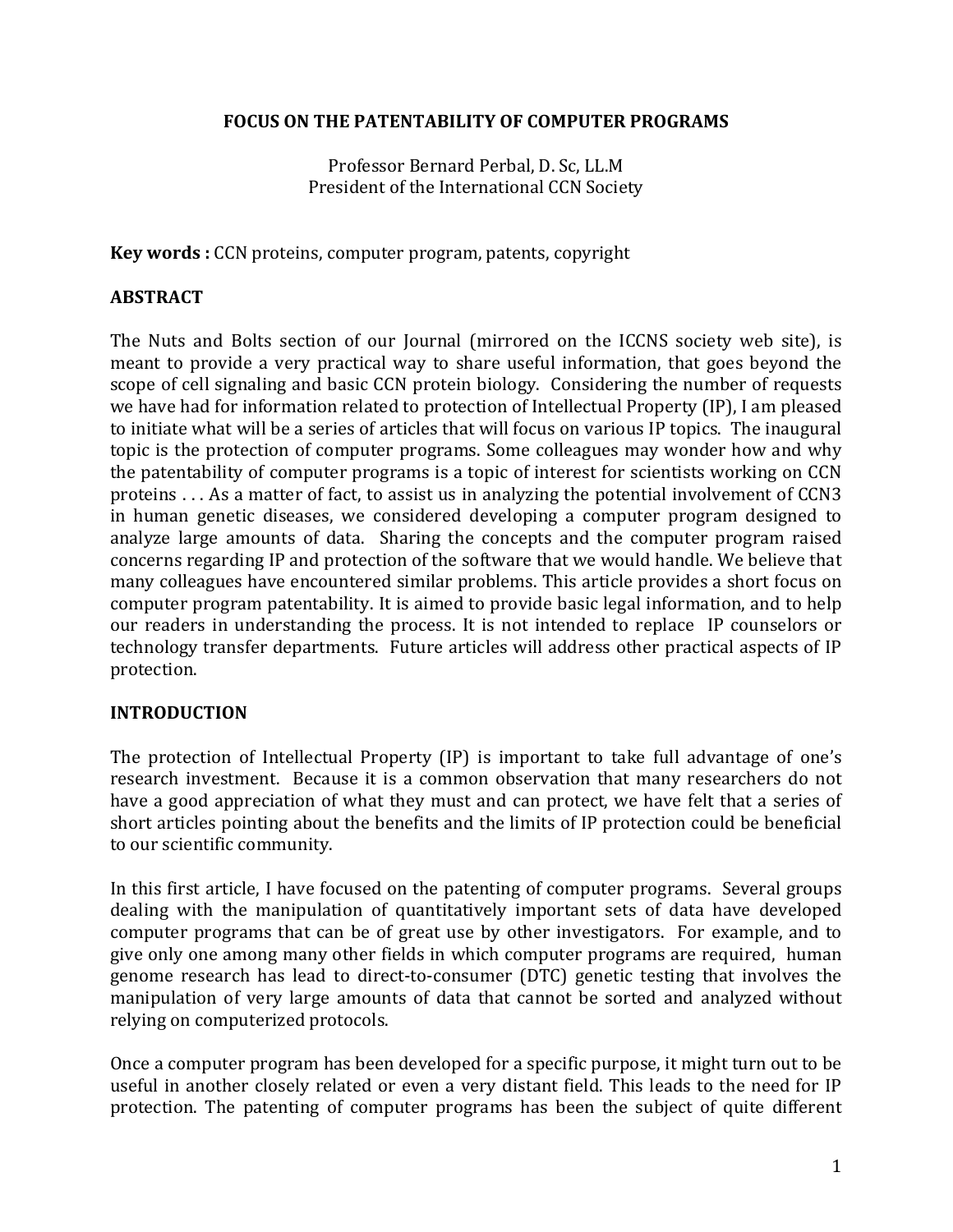positions in Europe, North America and other countries. Thus, it is important for those who might be faced with the question of patenting a computer program to know what is feasible or not. By no means is this short presentation intended to be comprehensive. Neither it is meant to replace the advice provided by technology transfer departments or law offices. We hope that through the reading of this article, those who are interested in protection of IP in the field of computer programs will get an idea of how the field is evolving.

# **1. Computer programs are protected by copyright laws**

Although there is no authoritative legal definition of software, it is generally understood that a computer program is a set of instructions sent to a machine for processing the information that is sent to this machine. Software is considered a **work of the mind**<sup>1</sup>. As such, computer programs, whether in the form of source code or object code, benefits from the protection offered by **copyright** under the Berne Convention of 1971<sup>2</sup>. Computer programs have often been compared to a musical composition. As such, their classification as work of the mind is logical and reasonable. However, the protection of computer programs by copyright does not apply to the **functions** of the program. Therefore, the production of a computer program producing the same effects as a previously published program would not constitute a copyright infringement.

In other words, let's consider a program P1 that was developed to sort the mutations on chromosome 8 which are associated to a particular physiological defect D. The codes arrangement of this program are protected by copyright.

However, using another codes arrangement in a program P2 to obtain the same mutation sorting on chromosome 8, will not be considered as a violation of the copyright given to P1. This consideration has led many programmers to claim patentability of their invention.

### **2.** To what extent is it possible to patent a computer program?

Legally, computer programs are not regarded as inventions in Europe<sup>3</sup>. However, Article 27 of TRIPS, which defines patentable subject matter, **does not mention computer programs** in the list of exclusions that is provided in paragraph 2 and 3. In other words, what is not excluded from patentability can be patented. Hence, the TRIPS treaty does not reject the idea of patenting a computer program.

To be patentable, an invention must meet three major requirements : it must be new, involve an inventive step and must be susceptible to industrial application. An invention is new provided that it has not been disclosed in any public form at the date of the filing. The invention involves an inventive step if a skilled person, having a common knowledge in the field of the invention, would not have reached the result claimed by the invention from the pre-existing « state of the art ». Novelty and inventive step(s) are common features of computer programs. Potential industrial application is gained from the technical effect(s)

!!!!!!!!!!!!!!!!!!!!!!!!!!!!!!!!!!!!!!!!!!!!!!!!!!!!!!!

<sup>1</sup> Article L112-2,13°Intellectual Property Code *(Act No. 94-361 of 10 May 1994 art. 2 Official Journal of 11 May 1994*). Article 10 of TRIPS (Trade-Related Aspects of Intellectual Property Rights), <sup>2</sup> http://www.wipo.int/treaties/en/ip/berne/index.html

<sup>&</sup>lt;sup>3</sup> Article L611 -10 of the Intellectual Property Code paragraph 2c ; Article 52, paragraph 2 of the European Patent Convention ( Munich Convention of 5 October 1973 , amended in 2010 )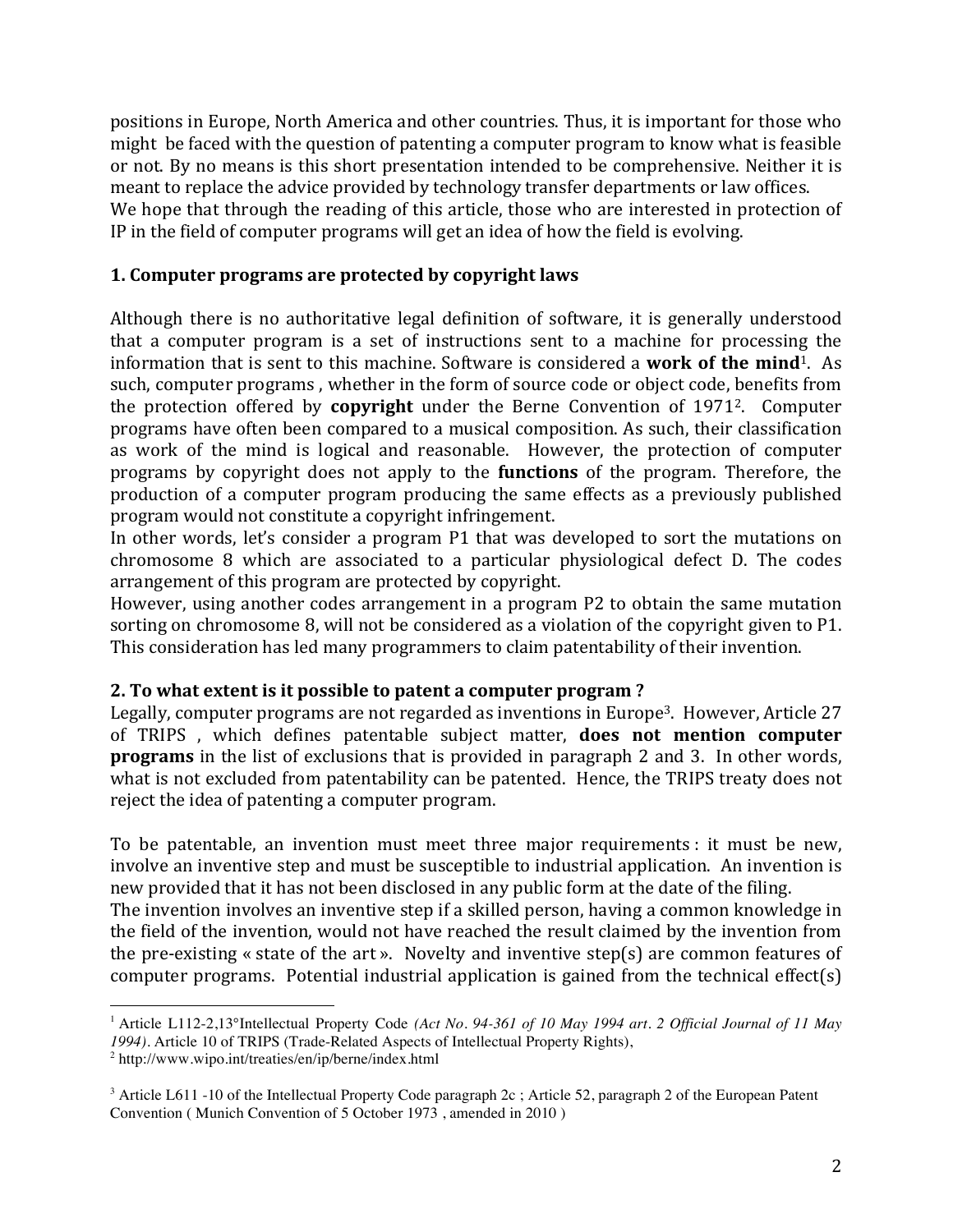brought by the software. Use of the computer program by hardware delivers effects that go beyond the simple physical interaction between a machine and the program. Hence, computer programs meet the classical requirements for patentability.

However, problems may arise when it comes to publishing the content of the invention in a detailed form that would allow the skilled person to obtain the effects produced by the invention. In the case of a computer program, patenting would require the publication of source codes and it is therefore the decision of the inventor to decide whether obtaining a patent and publishing critical information is acceptable. Major companies, such as Coca-Cola, or Michelin, have considered that keeping there invention as a secret was the best economical choice.

The exclusion of computer programs appears inappropriate to the pace at which technologies changes nowadays. Conflicting national case law led the Commission of the European Communities to propose in 2002 a Directive<sup>4</sup> aimed to harmonize " national laws regarding the patentability of computer-implemented inventions".

After reconsidering the concept of « technical nature » that an invention must meet to be patentable, the proposal stated that in Europe, "computer-implemented inventions may be considered as patentable when they **provide a technical contribution**" and that as such, they should not be excluded from patentability. This is quite different from the U.S. where the invention must be « **within the technological arts** » with no need for a technological contribution. In other words, a computer program may be patented if it **produces technical effects**, that would otherwise not be obtained. Previous case law already considered the principle that inserting software into a technical package was sufficient to allow patentability.

In spite of its progressive position, the 2002 directive was rejected by the European Parliament on 6 July 2005.

# **3.&Where&do&the recent&European&decisions&stand ?**

Several decisions of the Boards of Appeal of the European Patent Office established the boundaries of patentability in the field of computer programs and constituted an interesting development in accepting the patentability of software as products distributed on media<sup>5</sup>. The EPO Guidelines for Examination<sup>6</sup> state that « While programs for computers are included among the items listed in Art.  $52(2)$ , if the claimed subject-matter has a **technical character** it is not excluded from patentability by the provisions of Art. 52(2) and  $(3)$  ».

A computer program by itself is patentable if it is capable of bringing about, when running on or loaded into a computer, a **further technical effect going beyond** the "normal"

<sup>!!!!!!!!!!!!!!!!!!!!!!!!!!!!!!!!!!!!!!!!!!!!!!!!!!!!!!!</sup> <sup>4</sup> Proposal for a Directive of the European Parliament and of the Council on the patentability of computer-

implemented inventions. http://eur-lex.europa.eu/LexUriServ/LexUriServ.do?uri=COM:2002:0092:FIN:EN:PDF <sup>5</sup> http://www.univ-paris1.fr/fileadmin/diplome\_droit\_internet/2001\_13-7\_rapport\_gp\_rtravai\_interministeriell.pdf

<sup>6</sup> http://www.epo.org/law-practice/legal-texts/guidelines.html - updated in 2013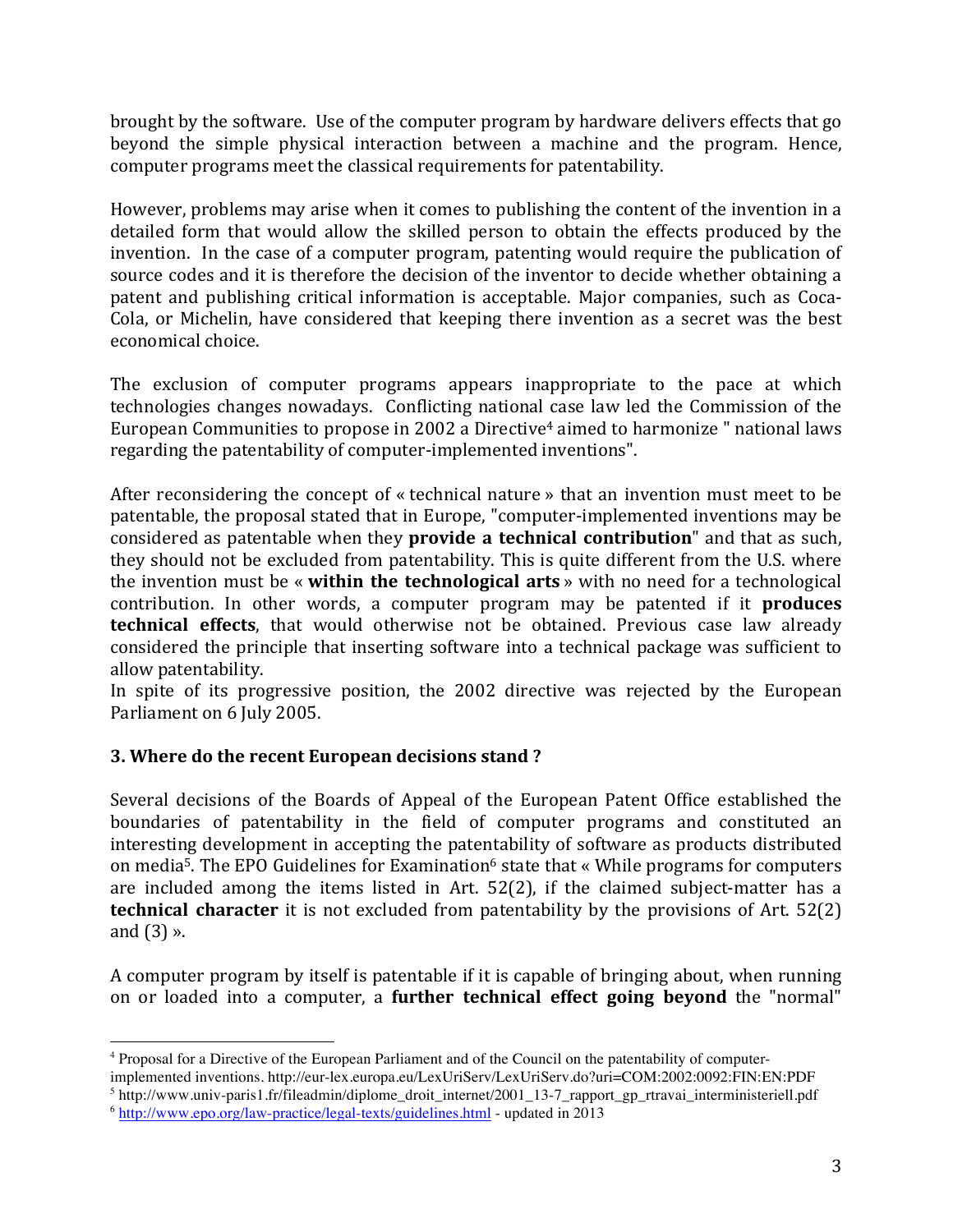physical interactions between the program (software) and the computer (hardware) on which it is run (EPO decisions T 1173/97, T0935/97 and G 3/08).

The position of the EPO clearly reframes the four criteria typically required for patentability, namely: i) technical aspect, ii) novelty, iii) inventiveness, and iv) industrial application. It also clarifies the limits of patentability contained in article 52 of the European Patent Convention.

This clarification has taken its full dimension with the decision of the Paris Court in Exalead  $Co/Sinequa$ <sup>7</sup>) which cancelled the patent<sup>8</sup> held by Exalead on the grounds that in the patent application, the mere description of the claimed process did not mention any technical characteristics of the search engine itself.

The High Court decision was in accordance with French and European jurisprudence and confirmed that providing technical specifications is not sufficient for the invention to be patentable under the Article 52 of the EPC.

At the same time, the EPO Board of Appeal considered<sup>9</sup> that the rejection<sup>10</sup> of a program patent application regarding a "System and method for financial transactions" was incorrect. The Board of Appeal felt that the application filed by the appellant met the criteria of novelty and inventiveness without any critical discussion of the technical nature of the invention. Indeed, the transaction system essentially involved i) a control unit which processes the transaction for consumers, ii) a menu to access the service via a mobile phone, iii) a connection to at least one bank, and iv) storage of information processed by the control unit base.

Furthermore, an Enlarged Board of Appeal was constituted to reconcile several seemingly divergent decisions<sup>11</sup> of the regular Boards of Appeal of the EPO:

- the distinction between a computer program alone and a computer program  $i$ ) embedded in a computer system was irrelevant
- any device including specifications and any claim involving technical means  $\mathbf{ii}$ were inventions
- a claim to a method implemented in a computer system did not fall as iii) such within the category of computer programs

In its decisions<sup>12</sup>, the enlarged board pointed out that the **notion of legal development** 

<sup>&</sup>lt;sup>7</sup> TGI Paris 3rd c. March 19, 2010, No. 08 / 01998

<sup>&</sup>lt;sup>8</sup> EP1182581

 $\degree$  Case number T 1051/07 April 24, 2010

 $^{10}$  the patent application 02021882 filed by Telekom Co. Ltd was rejected by the Examining Division of the EPO, for lack of inventive step

 $<sup>11</sup>$  decisions T 1173/97 and T 424/03 provided divergent positions about the distinction between computer-</sup> implemented claims and computer program claims. Decision T 1173/97 considered that computer programs are methods (not patentable) and T 258/03 considered that a method acquires a technical character when it involves technical means. Decisions T1177/97 and T 172/03 were not in agreement regarding the programmer's activity.

 $12$  decision G 3/08 issue on May 2010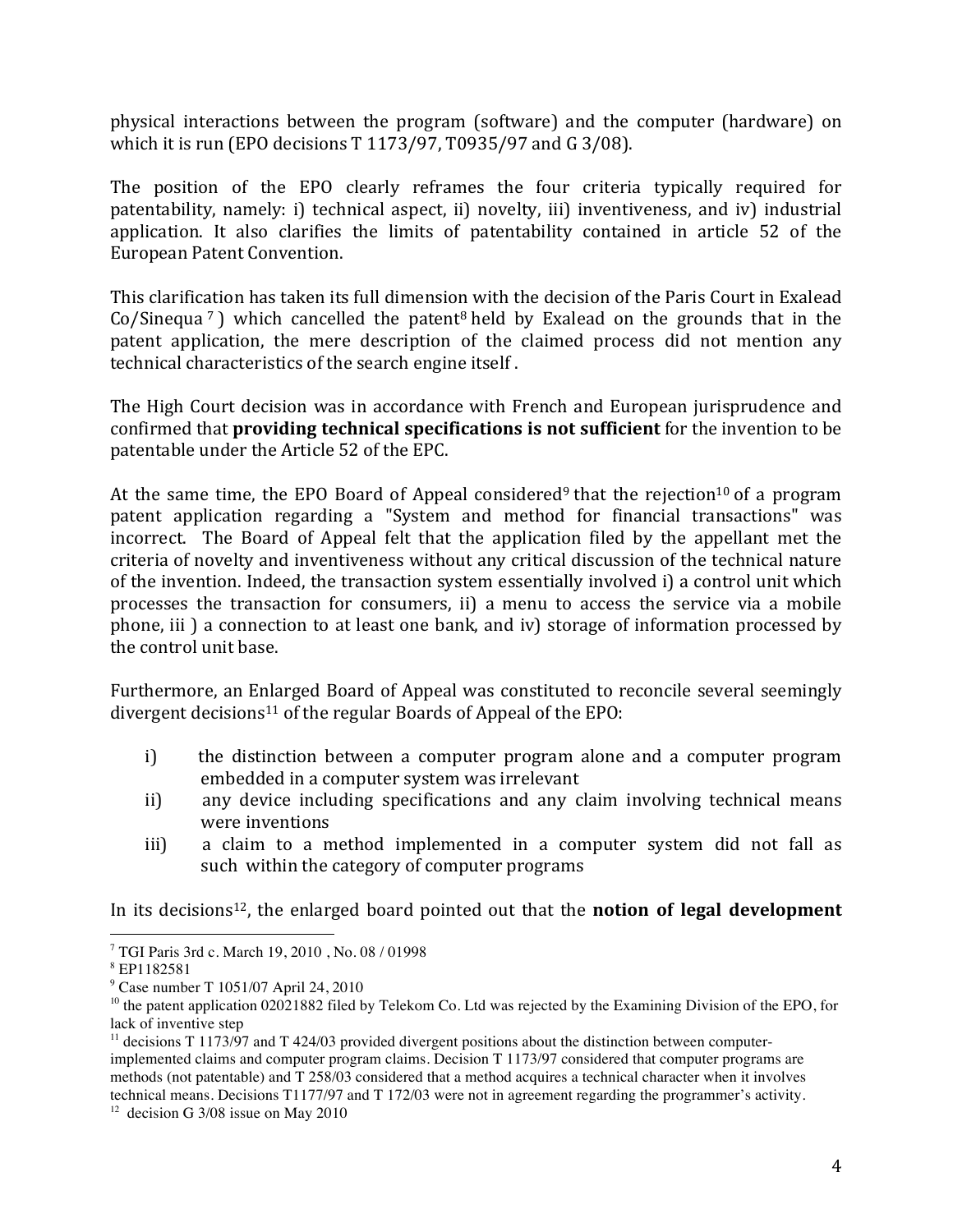should!be!taken!in!account!and!stated :! "*Development of the law is an essential aspect of its application, whatever method of interpretation is applied, and is therefore inherent in all judicial activity. Consequently, legal development as such cannot on its own form the basis for a referral, only because case law in new legal and/or technical fields does not always develop in linear fashion, and earlier approaches may be abandoned or modified*."

In response to the question of whether a claim to a program on a computer-readable medium necessarily avoids the exclusion from patentability, the response was that there is a! "*legitimate development of the case law and there is no divergence which would make the referral of this point to the Enlarged Board of Appeal by the President admissible*".

The enlarged board also suggested that "*when judiciary-driven legal development meets its limits, it is time for the legislator to take over*".

Decision G3/08 does not question the previous decisions and adds to the jurisprudence. According to Reddie & Grose<sup>13</sup> « The EBA decision  $G3/08$  is important as it confirms that the case law relating to excluded subject matter in Europe is mature and fully developed, and gives legal certainty to applicants of European applications concerning computer software related inventions."

All of these issues are reminiscent of the decisions taken by the courts of the US in the same context. In a first phase, the Court of Appeals for the Federal Circuit, stated that a computer program that provides a "**tangible, concrete and useful**" effect justifies the filing of a patent. However, in a similar case, the Supreme Court of the United State considered that a test called "**machine or transformation**" is a useful tool for assessing the patentability of process. The Court also overturned the exclusion on the basis of "business" method" arguing that the definition of "process" included the concept of « Method » in Chapter 102 of the Code on U.S. patents.

# **CONCLUSION** : Patentability of computer programs in the future

The adoption by the European Parliament in December 2012 of official agreements regarding the creation of a Unitary Patent for Europe could open new avenues for patenting of computer programs. However, discussions aimed at a new and unified set of patent guidelines for computer programs will need to take in account Article 9 of the drafted regulation, which states that « ... the protection of computer programs **copyright** and biotechnological inventions can not be prohibited .... » and therefore maintains the **protection of computer programs within the scope of copyright**. It will be intriguing to examine how the trade agreement that is being negotiated between the European Union and the United States  $(TTIP)^{14}$  will affect the patentabilty of computer programs in the future.

!!!!!!!!!!!!!!!!!!!!!!!!!!!!!!!!!!!!!!!!!!!!!!!!!!!!!!!

<sup>&</sup>lt;sup>13</sup> http://www.reddie.co.uk/news-and-resources/ip-developments/g308-software-related-inventions

<sup>14</sup> Transatlantic Trade and Investment Partnership - ec.europa.eu/trade/policy/in-focus/**ttip**/